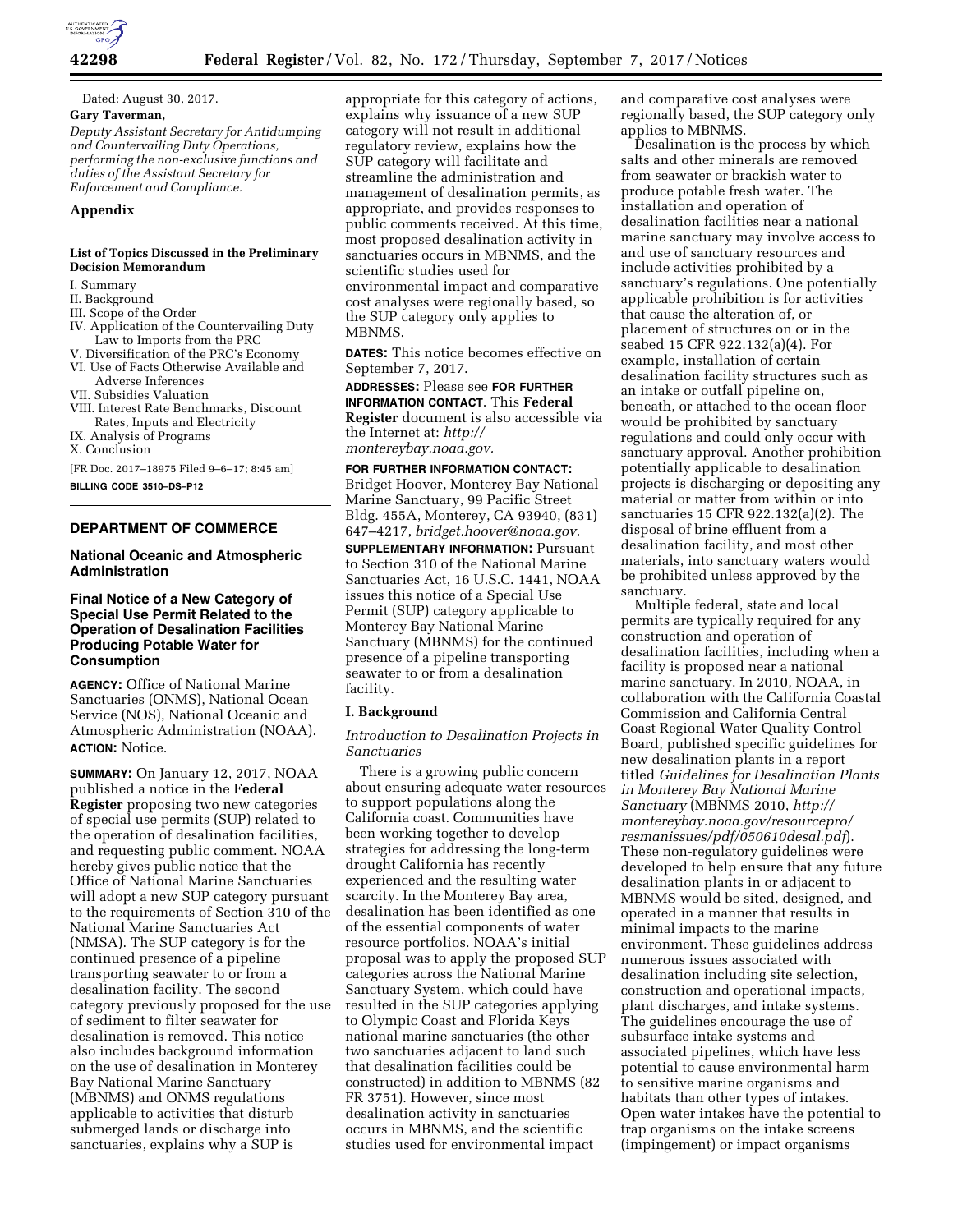small enough to pass through the screen during the processing of the saltwater (entrainment). Subsurface intakes have the potential to minimize or eliminate impingement and entrainment impacts (Chambers Group Memo 2010). When subsurface intakes are not feasible, and a new pipeline for an open water intake is necessary, placement should be thoroughly evaluated to minimize disturbances to biological resources. In addition, the guidelines encourage colocation with existing facilities (*e.g.,*  sewage treatment plants) to dilute brine by blending it with existing effluent for ocean discharges.

The guidelines also examine which statutory and regulatory authorities would apply to desalination projects located near national marine sanctuaries. The guidelines explain that NOAA could potentially allow the construction and operation of desalination facilities through sanctuary authorization of other state and federal permits, such as the State of California's Coastal Development Permit and National Pollution Discharge Elimination System (NPDES) permit.

# *Authorizations and Special Use Permits (SUP)*

This section provides information on the difference between authorizations and special use permits (SUPs); explains why an SUP category for the continued presence of a pipeline transporting seawater to and from a desalination facility is appropriate; explains how this SUP category will facilitate sanctuary management in a way that enables desalination facilities, as appropriate; and articulates the scope of coverage of this SUP category.

Depending on the type of activity or project proposed, NOAA has various regulatory mechanisms it can use to allow otherwise prohibited activities to occur within national marine sanctuaries. Two of these mechanisms are authorizations and SUPs. Authorizations allow an entity to conduct an activity prohibited by sanctuary regulations if such activity is specifically authorized by any valid Federal, State, or local lease, permit, license, approval, or other authorization issued after the effective date of sanctuary regulation (15 CFR 922.49). In contrast, SUPs can only be issued for activities that are needed: (1) To establish conditions of access to and use of any sanctuary resources; or (2) to promote public use and understanding of a sanctuary resource (16 U.S.C. 1441(a)). In addition, the activities covered under an SUP must be compatible with the purposes for which the sanctuary is designated and with

protection of sanctuary resources (16 U.S.C. 1441(c)). SUPs may only be issued for activities that can be conducted in a manner that does not destroy, cause the loss of, or injure sanctuary resources (16 U.S.C. 1441(c)). Finally, SUPs may authorize the conduct of an activity for up to five years and may be renewed (16 U.S.C.  $1441(c)$ ).

As mentioned above, NOAA has the ability to issue an authorization for a desalination project. Authorizations would address the desalination projects' pipeline installation, maintenance, and removal, and brine discharge within the national marine sanctuary. For a desalination facility intake or outfall, an authorization of a California Coastal Development permit would be required for any seafloor disturbance, prior to issuance of an SUP for the continued presence of a pipeline transporting seawater to or from a desalination facility. Brine discharges would be covered by an authorization of another approval, such as the NPDES permit.

In addition, the NMSA gives NOAA authority to develop categories of SUP and to assess fees that may be applied to expenses of issuing and administering SUPs and expenses of managing national marine sanctuaries (16 U.S.C. 1441(d)(3)). In the case of a proposal for a desalination project in or near MBNMS, NOAA has found that there is a significant time and resource investment to review the environmental analysis and process a permit application for this type of large-scale coastal development project. Applicable SUP fees that may be assessed for permitting certain aspects of desalination projects would include the processing of applications, preparation and review of environmental analysis, as well as long-term monitoring of the impacts of the activity to sanctuary resources, and assessment of fair market value for the use of the resource.

NOAA has determined that the continued use of sanctuary resources (namely, the substrate, seafloor, and/or water column) by the presence of the pipeline could be carried out in a manner that is consistent with Section 310 of the NMSA. As such, an SUP is an appropriate mechanism for NOAA to approve the continued presence of a pipeline and recover applicable costs associated with managing the sanctuary in a manner that allows desalination projects to occur within or near MBNMS and facilitates the more efficient administration of desalination permits and allowances.1 NOAA has further

1This management approach has been applied with respect to submarine fiber optic cables in

determined that issuance of this new SUP category will not result in additional regulatory review of desalination proposals, because an applicant would still need only submit one permit application even if NOAA ultimately issues multiple permits for the action, and because the same environmental review process pursuant to the National Environmental Policy Act (NEPA) and California Environmental Quality Act (CEQA), as required, would apply.

While NOAA could conceivably propose new SUP categories for other types of pipelines, utility lines, or use of sediment associated with activities other than desalination (*e.g.,* sewage treatment, or power generating facilities), NOAA elected to limit the focus of this SUP category to desalination activities in MBNMS, as desalination is currently a pressing issue on the California central coast. There is enough information on the types of activities associated with the continued presence of pipelines for desalination to make a determination that under certain conditions, and if correctly sited and compliant with *MBNMS Desalination Guidelines,* the continued presence of desalination pipelines is not likely to result in injury to sanctuary resources, which is a requirement for SUPs. It would be too speculative at this point for NOAA to analyze impacts of other types of pipelines, or other project impacts in the absence of a more clearly defined need or proposal for such activities.

The second category previously proposed for the use of sediment to filter seawater for desalination has been removed from this final notice as NOAA recognizes that it may be a disincentive for the industry to select subsurface seawater intake, which is considered to have a smaller environmental impact than other types of intake. Moreover, the remaining SUP category will apply only to MBNMS because NOAA is not able to determine that the activities covered under this SUP category would always meet the ''no injury'' criteria for SUPs specified in the NMSA for all sites, at this time.

#### *NMSA Special Use Permits*

This section provides more information of the history of SUPs, how SUPs are applied, and how SUP fees are assessed and applied.

Olympic Coast and Stellwagen Bank national marine sanctuaries, where the installation of the infrastructure was considered via a separate authorization and the continued presence of the infrastructure was addressed through an SUP (76 FR 56973; ONMS 2002).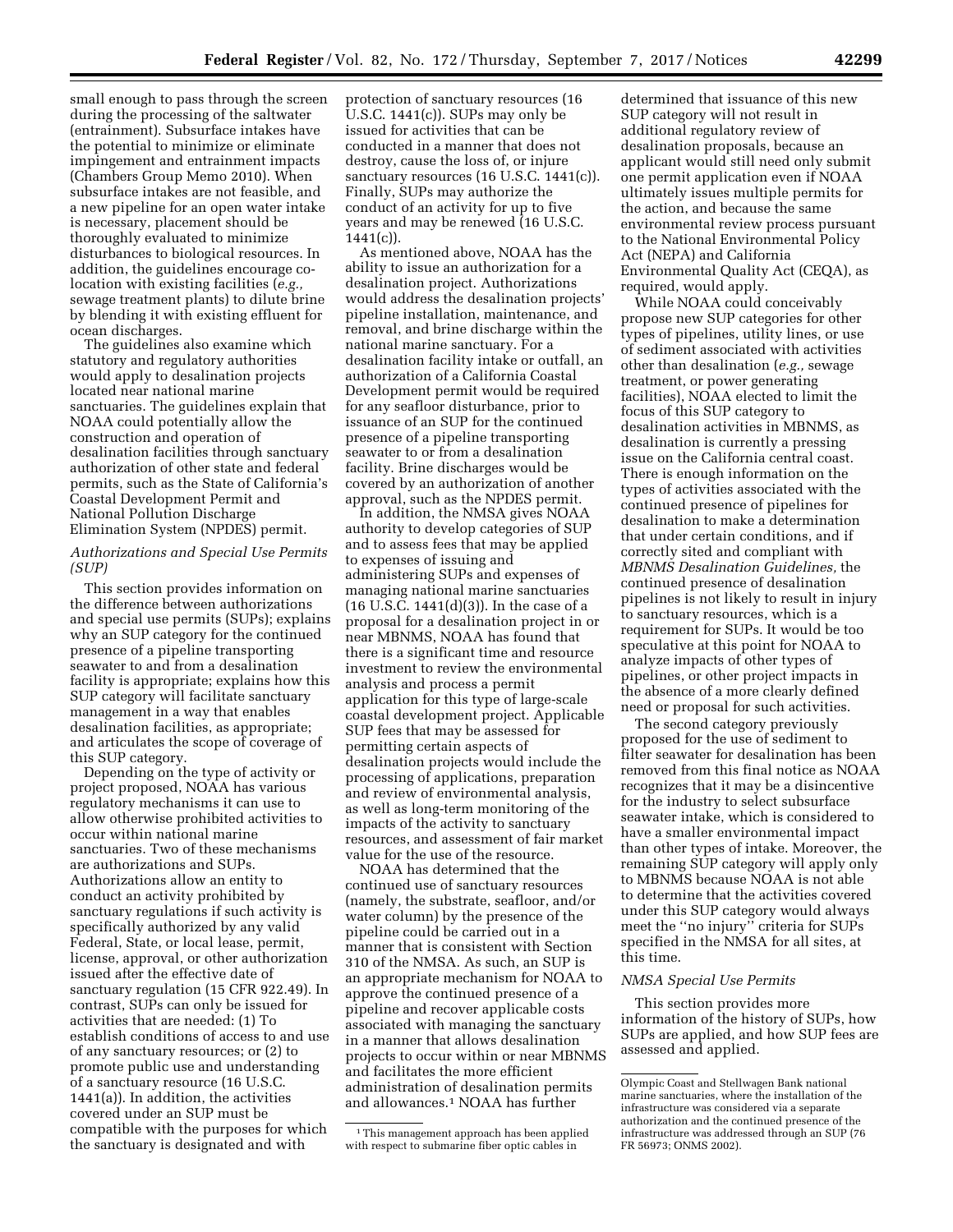Congress first granted NOAA the authority to issue SUPs for the conduct of specific activities in national marine sanctuaries in the 1988 Amendments to the National Marine Sanctuaries Act (NMSA; 16 U.S.C. 1431 *et seq.*) (Pub. L. 100–627). NMSA section 310 allows NOAA to issue SUPs to establish conditions of access to and use of any sanctuary resource or to promote public use and understanding of a sanctuary resource. In the National Marine Sanctuaries Amendments Act of 2000 (Pub. L. 106–513), Congress added a requirement that prior to requiring an SUP for any category of activity, NOAA shall give appropriate public notice. NMSA section 310(b) states that ''[NOAA] shall provide appropriate public notice before identifying any category of activity subject to a special use permit under subsection (a).'' On January 30, 2006, NOAA published a list of five categories for which the requirements of SUPs would be applicable (71 FR 4898). NOAA further refined this list of categories for which an SUP could be issued on May 3, 2013 (78 FR 25957).

In January 2013, NOAA clarified that simply being consistent with one of the categories does not guarantee approval of an SUP for any given activity. Applications are reviewed for consistency with the SUP requirements in section 310(c) of the NMSA, 16 U.S.C. 1441(c), as well as the published description of the category. Of particular importance, SUPs may only be issued for activities NOAA determines can be conducted in a manner that does not destroy, cause the loss of, or injure sanctuary resources (NMSA section 310(c)(3), 16 U.S.C. 1441(c)(3)). Individual permit applications that would require an SUP are also reviewed with respect to all other pertinent regulations and statutes, including NEPA, 42 U.S.C. 4321 *et seq,* and any required consultations, permits or authorizations. NOAA would assess whether activities associated with proposed desalination projects are appropriate for this new SUP category on a case-by-case basis, and as part of the federal environmental review process required by NEPA. Under NEPA, NOAA would analyze the environmental impacts of the entire proposed federal action (*i.e.,* the approval or denial of a desalination project) including the issuance of any SUPs and sanctuary authorizations.

Pursuant to NMSA section 310(d), NOAA may assess three types of fees associated with the conduct of any activity under an SUP: (1) Administrative costs of issuing the permit; (2) implementation and

monitoring costs; and (3) fair market value (FMV) of the use of the sanctuary resource (16 U.S.C. 1441(d)). On November 19, 2015, NOAA published a **Federal Register** notice finalizing the methods, formulas and rationale for the calculations it uses to assess fees associated with the existing seven SUP categories (80 FR 72415).

NOAA will use the same methods previously established in the **Federal Register** for assessing an application fee, administrative costs, and implementation and monitoring costs of this new SUP category. NOAA will require a non-refundable \$50 application fee. The labor costs assessed, as part of administrative costs, will be based on a Federal regional labor rate that will be updated every year to account for staff changes as well as inflation. Administrative costs will include: Any environmental analyses and consultations associated with evaluating the SUP application and issuing the permit; equipment used in permit review and issuance (*e.g.,*  vessels, dive equipment, and vehicles); and general overhead. The administrative fees may be assessed even if after full environmental review, it is deemed that an authorization or SUP is not appropriate and will not be issued by MBNMS. Where applicable, applicants would be notified of the estimate of the fees resulting from administrative costs at the onset of the application process and would need to acknowledge willingness to pay before NOAA processes the permit application. The permit issuance would be conditioned on payment of these fees. For desalination projects that have submitted complete permit applications and are in the environmental review process as of the effective date of this notice, SUP fees will not be assessed retroactively but may be assessed moving forward beginning on the effective date of this notice.

NOAA may also assess a fee for costs associated with the conduct or implementation of a permitted activity as well as the costs of monitoring the activity. The latter costs would cover the expenses of monitoring the impacts of a permitted activity and compliance with the terms and conditions of the permit. Examples of implementation and monitoring costs can include the cost of site preparation, site examination, and the use of vessels and aircraft.

Lastly, NOAA can assess a fee for fair market value (FMV) for use of sanctuary resources. NOAA's method for assessing FMV for this new category of SUP is described in subsequent sections of this **Federal Register** notice.

# **II. Description of New Special Use Permit Category**

With this final notice, NOAA adds a new category of SUP for ''the continued presence of a pipeline transporting seawater to or from a desalination facility''. At this time, the special use permit category goes into effect immediately upon the effective date of this notice and fees may be assessed from this date going forward.

NOAA determined that pipelines transporting seawater for purposes of onshore desalination, that have been laid on, attached to, or drilled or bored within the submerged lands of a national marine sanctuary, after appropriate environmental review, application of best management practices, and compliance with *MBNMS Desalination Guidelines,* could remain in place without causing injury to sanctuary resources. Therefore, NOAA's establishment of an SUP category is appropriate. For purposes of this SUP category, NOAA is using ''transporting seawater to or from a desalination facility'' to mean water being pumped from MBNMS or the submerged lands of MBNMS into a facility and/or concentrated brine water being pumped out of a facility through a pipe and into MBNMS (brine discharge is addressed below).

In order to avoid or minimize impacts to the marine environment due to the presence of the pipeline, the best management practices (BMP) from the *MBNMS Desalination Guidelines* will be followed to ensure proper siting, sizing, engineering, and configuration of intake and outfall pipelines. New desalination pipelines are manufactured with high tensile stainless steel to avoid breakage or corrosion in seawater and would be monitored annually to evaluate their continued integrity. Submerged pipelines should have little propensity for movement or shifting. There are many pipelines associated with power plants and wastewater facilities in this region that have been in existence for more than 50 years with little to no adverse impacts due to their presence on the seafloor (MLML 2006; MRWPCA 2014).

Existing pipelines installed prior to the publication of the final **Federal Register** notice for this new SUP category are exempt from this SUP category. Moreover, existing pipelines that do not fall under the purview of this SUP category include sewage treatment plant, power plant and aquaculture facility pipes.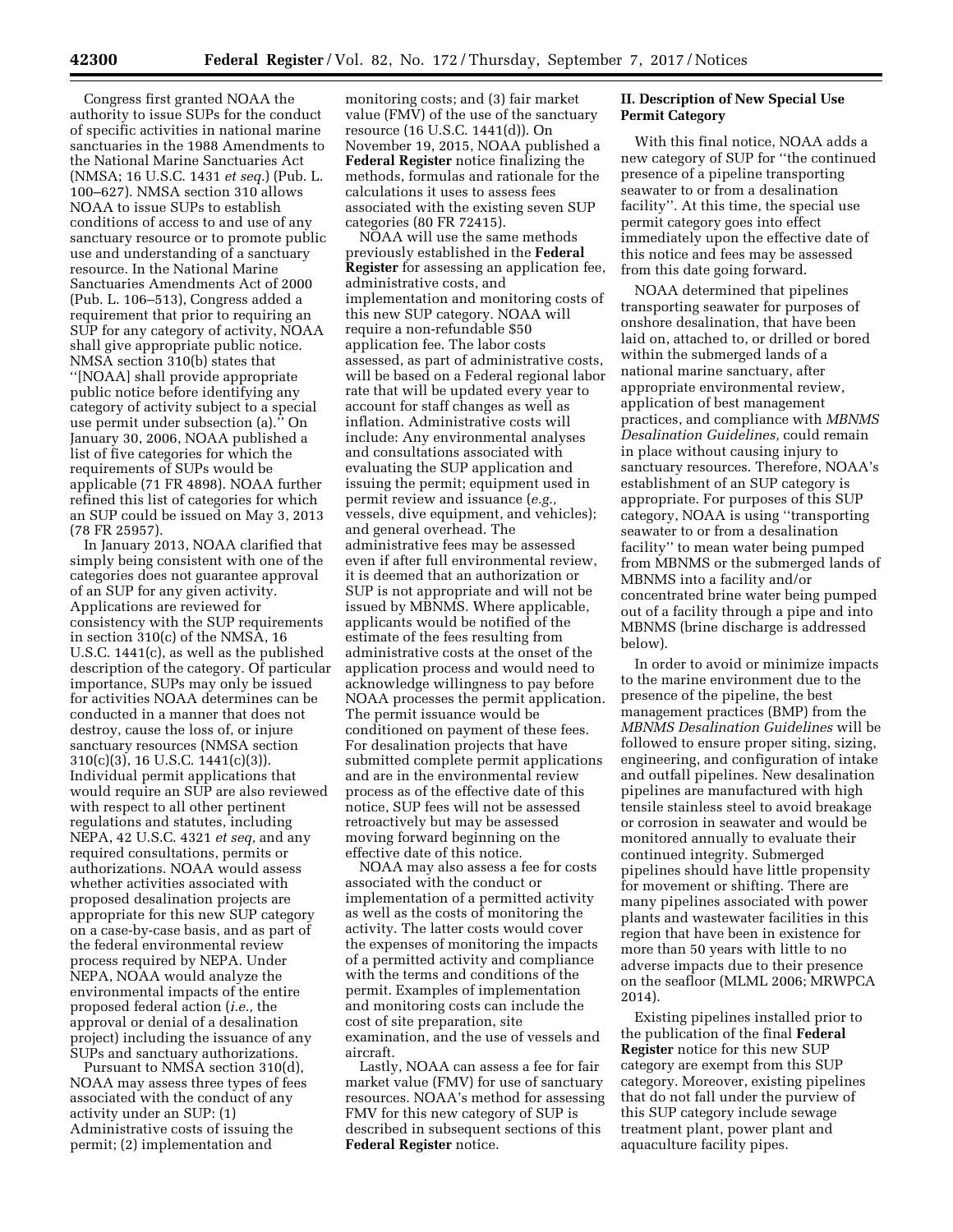## **III. Fair Market Value Calculation**

NOAA will use the same methods previously established in the **Federal Register** for assessing an application fee, administrative costs, and implementation and monitoring costs of the new SUP category (November 19, 2015; 80 FR 72415).

The annual fair market value for the continued presence of a pipeline transporting seawater to or from a desalination facility will be calculated by assessing the volume of the pipeline in cubic inches multiplied by a value of \$0.02 per cubic inch. The annual FMV equation is:

Annual FMV =  $((V \times $0.02/$ in<sup>3</sup>) × N $)/$ yr Where:

V = volume of the pipeline (in<sup>3</sup>) =  $((\pi \times r^2))$  $\times$  L) $\cdot$ 

 $\pi = 3.14159$ ;

- r = radius of the pipeline (in); and
- L = length of the pipeline (in) for the portion within the sanctuary. For more than one pipeline, the average length of all pipelines will be calculated.

 $N =$  number of pipelines.

FMV costs will be paid as annual rent for the duration of the permit. In developing the FMV calculation for this SUP category, NOAA examined: A conceptually similar SUP category for the continued presence of submarine cables; the California State Lands Commission (CSLC) lease process for pipelines, conduit, or fiber optic cables; and offset requirements established by CSLC for an open water desalination project in Southern California.

NOAA's FMV calculation for the continued presence of submarine cables in a national marine sanctuary uses the overall linear distance (length) the infrastructure occupies on or within the seafloor within the sanctuary in assessing FMV (''Fair Market Value Analysis for a Fiber Optic Cable Permit in National Marine Sanctuaries''; 67 FR 55201). NOAA's FMV methodology to assess a fee for the presence of a pipeline uses the volume of the pipeline, which includes both its length (linear distance) and area, thus accounting for its total presence on or within the submerged lands.

In addition, NOAA surveyed comparable fees assessed by the State of California for the issuance of leases in submerged lands of the state for pipelines, conduits or fiber optic cables. The value of \$0.02 per cubic inch of pipeline was established because NOAA considers this to be a similar metric (*i.e.,*  a state lease for allowing pipelines) to one of the options the CSLC uses to calculate the cost of the issuance of leases in submerged lands of the state for pipelines, conduits or fiber optic

cables (CCR Title 2. Division 3. Chapter 1. Article 2 CCR 2003. (Rent and other considerations)(a)(4)). In order to calculate the cost, the CSLC uses one of three approaches: A cost based on a linear value (cost per diameter inch per lineal foot of pipe, cable, conduit within the state lands); a case by case rate to process an environmental impact report which is paid upfront; or nine percent of the appraised value of the leased land. In order to calculate the FMV of the continued presence of a pipeline, NOAA selected to use a mathematical approach based on the size and footprint of the project pipelines within the sanctuary. Therefore, NOAA's monetary multiplier is comparable to the first approach the CSLC could consider.

### *Example*

In the FMV example provided below, a special use permit for a desalination plant project includes one, 100-foot long seawater intake pipelines with a 15-inch radius to be bored into the submerged lands of a sanctuary.

Annual FMV =  $((V \times $0.02/$ in<sup>3</sup>) × N $)/$ yr

```
V = (\pi r^2 \times L)
```
- $\pi = 3.14159$
- $r = 15$  in
- $L = (100 \text{ ft}) \times (12 \text{ in/ft}) = 1200 \text{ in}$
- $V = 3.14159 \times (15 \text{ in})^2 \times 1200 \text{ in} = 848,230$

in3 N = number of pipelines = 1

- Annual FMV =  $((848, 230 \text{ in}^3 \times $0.02/\text{in}^3) \times$  $1$ )/ $\rm{vr}$
- Annual FMV for a pipeline of this size = \$16,964/yr.

This annual cost would be applicable for the length of the permit.

Using the above calculation, a single pipeline of this size would have an annual FMV of \$16,964/yr. This arrangement could be used for a desalination facility that would produce approximately one million gallons of water per day or 365 million gallons of water per year. Thus, the example of the FMV for the continued presence of 1 pipeline within MBNMS would add a cost of \$0.0000465/gallon, or approximately 1 cent for every 215 gallons of freshwater produced. This figure is obtained by dividing the FMV for the continued presence of a pipeline by 365 million gallons/year, since the example assumes a one million gallons per day capacity. The calculation is: (\$16,964/year)/(365 million gallons/ year) = \$0.0000465/gallon.

# *Cost Comparison for Open Water Intake Desalination Facility*

In addition to the comparison method described above for charging for the volume of the pipeline in cubic inches, NOAA also looked at a similar open

water pipeline project in Southern California that uses desalination to provide drinking water in order to estimate the magnitude of costs of regulatory compliance (not fair market value) associated with the permitting of desalination facilities in a real-world setting. That open water pipeline project was proposed by Cabrillo, LLC and Poseidon, LLC and received a permit by the California Coastal Commission in 2008. The CSLC required the project to invest in various offset and restoration efforts to mitigate the impacts of the facility, such as obtaining 25,000 tons of carbon offsets for the construction and operational impacts. In that project, the average offset price from 2011 to 2016 was \$14.87 per ton of carbon offset, for a total of \$371,750. In addition, the facility was required to restore a minimum of 37 acres of wetlands (up to 55.4 acres) with a non-cancelable deposit of \$3.7 million and to provide a deposit of \$25,000 to the CSLC to reimburse staff expenses incurred to monitor compliance with the terms of the lease. While these costs associated with environmental compliance are not directly comparable with the FMV for this new SUP category, they provide context for the scale of costs required by various agencies to permit or authorize large coastal projects such as a desalination plant.

### *Conclusion*

The fees that NOAA may assess per the above calculations are comparable to other agencies' fees for desalination facilities and not prohibitively expensive. For a proposed desalination project that would require an SUP, NOAA considered the annual cost of the fees based on the example presented in this notice, and converted it to a dollar per gallon figure that can be applied to future proposed projects of varying size and scale. NOAA determined that the total cost of the fair market value using the SUP category would amount to approximately \$0.0000465/gallon for a facility of a scale similar to the example used in this notice (*i.e.,* one 100-foot pipelines for a 1 MGD facility). As stated above, this would be in addition to the potential administrative cost associated with the issuance of the permit, including the environmental review and application review of an SUP, and implementation and monitoring costs, as appropriate.

This notice finalizes the list of eight categories for which the requirements of SUPs would be applicable:

1. The placement and recovery of objects associated with public or private events on non-living substrate of the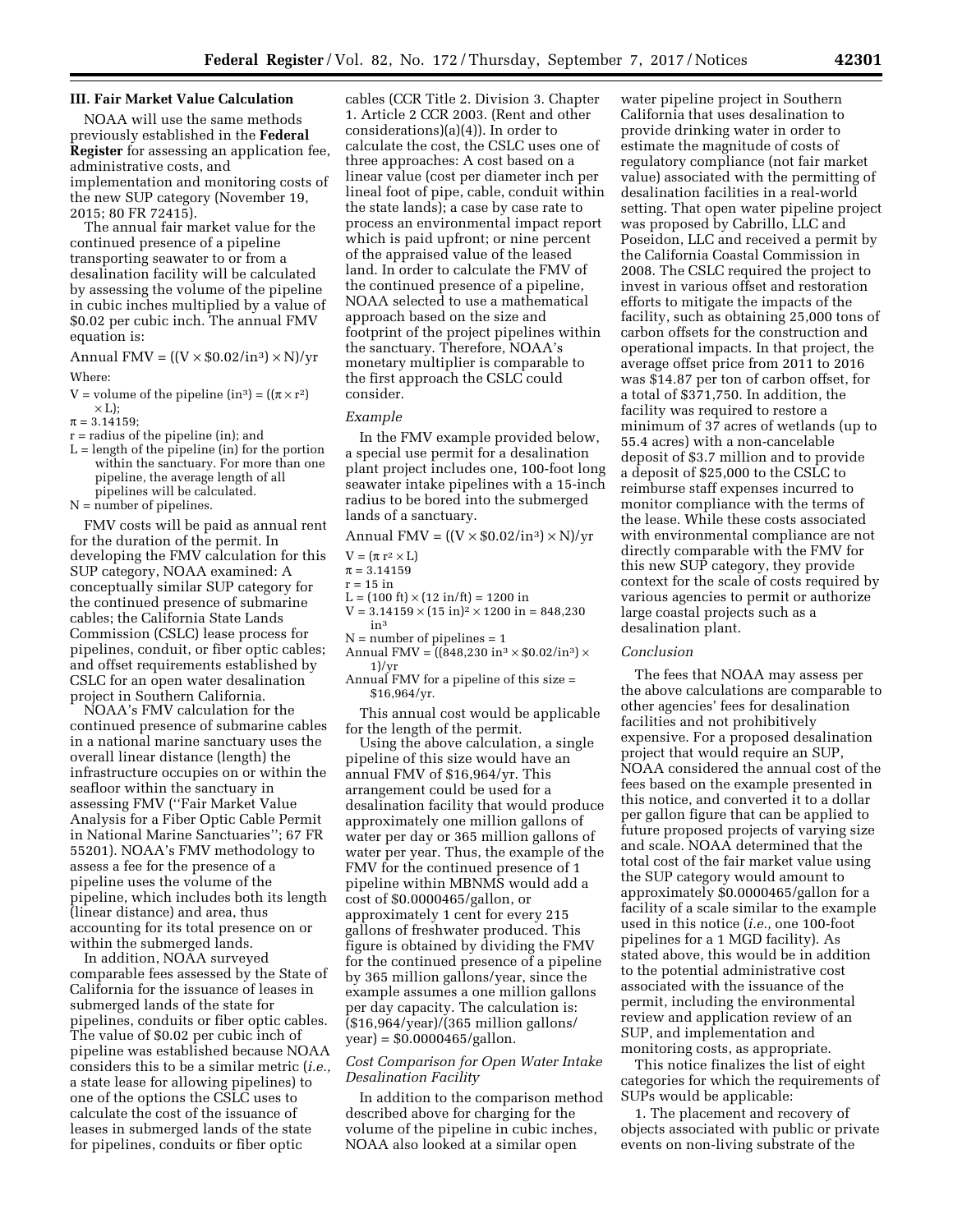submerged lands of any national marine sanctuary.

2. The placement and recovery of objects related to commercial filming. 3. The continued presence of commercial submarine cables on or within the submerged lands of any

national marine sanctuary. 4. The disposal of cremated human remains within or into any national marine sanctuary.

5. Recreational diving near the USS *Monitor.* 

6. Fireworks displays.

7. The operation of aircraft below the minimum altitude in restricted zones of national marine sanctuaries.

8. The continued presence of a pipeline transporting seawater to or from a desalination facility in the Monterey Bay National Marine Sanctuary.

### **IV. Waiver or Reduction of Fees**

As described in the November 19, 2015, **Federal Register** notice (80 FR 72415), NOAA may accept in-kind contributions in lieu of a fee, or waive or reduce any fee assessed for any activity that does not derive profit from the access to or use of sanctuary resources. NOAA may consider the benefits of the activity to support the goals and objectives of the sanctuary as an in-kind contribution in lieu of a fee.

### **V. Changes Between Proposed Notice and Final Notice**

Based on NOAA's analysis of the topics raised during the public comment period, NOAA made several changes between the notice of proposed new SUP categories and this final notice.

First, NOAA removed the proposed SUP category for the use of sediment to filter seawater for desalination. While NOAA is confident in the method it developed for the calculation of FMV for this category, it recognizes that this SUP category may not always meet the ''no injury'' criteria for SUPs specified in the NMSA for all sites. In addition, it may be interpreted as a disincentive against the use of subsurface intakes of water, which is the method recommended in the 2010 guidelines.

Second, NOAA has limited the applicability of the remaining SUP category (for the continued presence of a pipeline transporting seawater to and from a desalination facility) to MBNMS instead of applying it to the National Marine Sanctuary System, for the following reasons. While all of the sanctuaries have authority to issue SUPs, only six national marine sanctuaries currently have regulations enabling them to issue authorizations: Florida Keys, Flower Garden Banks,

Monterey Bay, Olympic Coast, Stellwagen Bank, and Thunder Bay. Of these sites, Florida Keys and Olympic Coast NMSs are the only sites adjacent to land where desalination facilities could be placed; therefore, they are the only two national marine sanctuaries in addition to MBNMS where the proposed SUP categories could have applied. These two national marine sanctuaries are in very different ecosystems than MBNMS, and NOAA based its evaluation of the likelihood of injury to sanctuary resources on central California examples. In addition, the cost methods for this category were regionally based in California. Therefore, NOAA decided that it was not appropriate to extend the remaining SUP category to other national marine sanctuaries at this time, although it may revisit this issue in the future as necessary and appropriate.

The estimated cost per gallon of desalinated water as proposed in the January notice is reduced from \$0.00008/gallon to approximately \$0.00005/gallon in this final notice, reflecting the annual FMV for the continued presence of a pipeline and removing the additional cost for the use of sediment to filter the water in the example provided.

#### **IV. Response to Comments**

NOAA received seven individual submissions on the draft **Federal Register** notice, docket #NOAA–NOS– 2016–0156. NOAA sorted and organized the seven submissions into 27 unique comment topics. NOAA's response to these comments follows.

*Comment 1:* Marine sanctuaries were designated for having special resources, and as such, they deserve enhanced protection. These activities should be sited outside of sanctuary boundaries, or NOAA should not allow any new pipelines in sanctuaries.

*Response:* The NMSA directs NOAA to allow public and private uses of the resources to the extent compatible with resource protection. NOAA evaluates impacts of any intake pipelines through the NEPA (and CEQA analysis as appropriate). An SUP could only be issued if the activity is conducted in a manner that does not destroy, cause the loss of, or injure sanctuary resources.

*Comment 2:* Requiring two permits for a single pipeline appears inconsistent with ONMS's statutory authority under 16 U.S.C. 1441(a).

*Response:* Under 16 U.S.C. 1441(a), NOAA has the authority to issue special use permits if necessary to ''establish conditions of access to and use of any sanctuary resource; or promote public use and understanding of a sanctuary

resource.'' The issuance of an SUP for desalination activities would establish conditional long-term use of a sanctuary resource (the substrate, seafloor, and/or water column); therefore, NOAA believes that the SUP category is consistent with 16 U.S.C. 1441(a).

The general sanctuary and MBNMS regulations also provide for the authorization of other State and Federal permits as a separate type of permit necessary to allow an activity otherwise prohibited by regulation. The activities that may be subject to such authorization (for example, a NPDES permit for discharges) are different from the activity within the scope of this SUP category. Together, the issuance of SUPs and authorizations ensure sanctuary resource protection while allowing compatible uses, in alignment with the policies and purposes of the NMSA.

*Comment 3:* The proposed new SUP categories are duplicative of approvals ONMS can grant using existing authority and would impose unnecessary regulatory burden and substantial unjustified costs.

*Response:* The authorization of the applicable State permits for a desalination plant would only address allowing the prohibited activity at issue, and if issued for a desalination plant it would cover the construction of a pipeline or discharge of brine. The activities that may be subject to such authorization are different from the activity within the scope of this SUP category. Authorizations do not address the FMV of the private use of a public resource or provide a mechanism for assessing and applying costs of the use of this resource to sanctuary management.

As described above, NOAA has determined that an SUP is an appropriate mechanism for NOAA to approve the continued presence of a pipeline and assess and apply applicable costs in a manner that allows desalination projects to occur within or near MBNMS and to facilitate the more efficient administration of desalination permits. In addition, the current ONMS permit application process allows for multiple permits and authorizations to be issued under one permit application, thereby streamlining the permit application process.

The fees associated with SUPs have been used by NOAA for various other SUP categories. The fee categories include administrative costs per 16 U.S.C. 1441(d)(2)(A), implementation and monitoring costs per 16 U.S.C. 1441(d)(2)(B), and FMV per 16 U.S.C.  $1441(d)(2)(C)$  for use of sanctuary resources. NOAA believes these costs are appropriate to properly assess a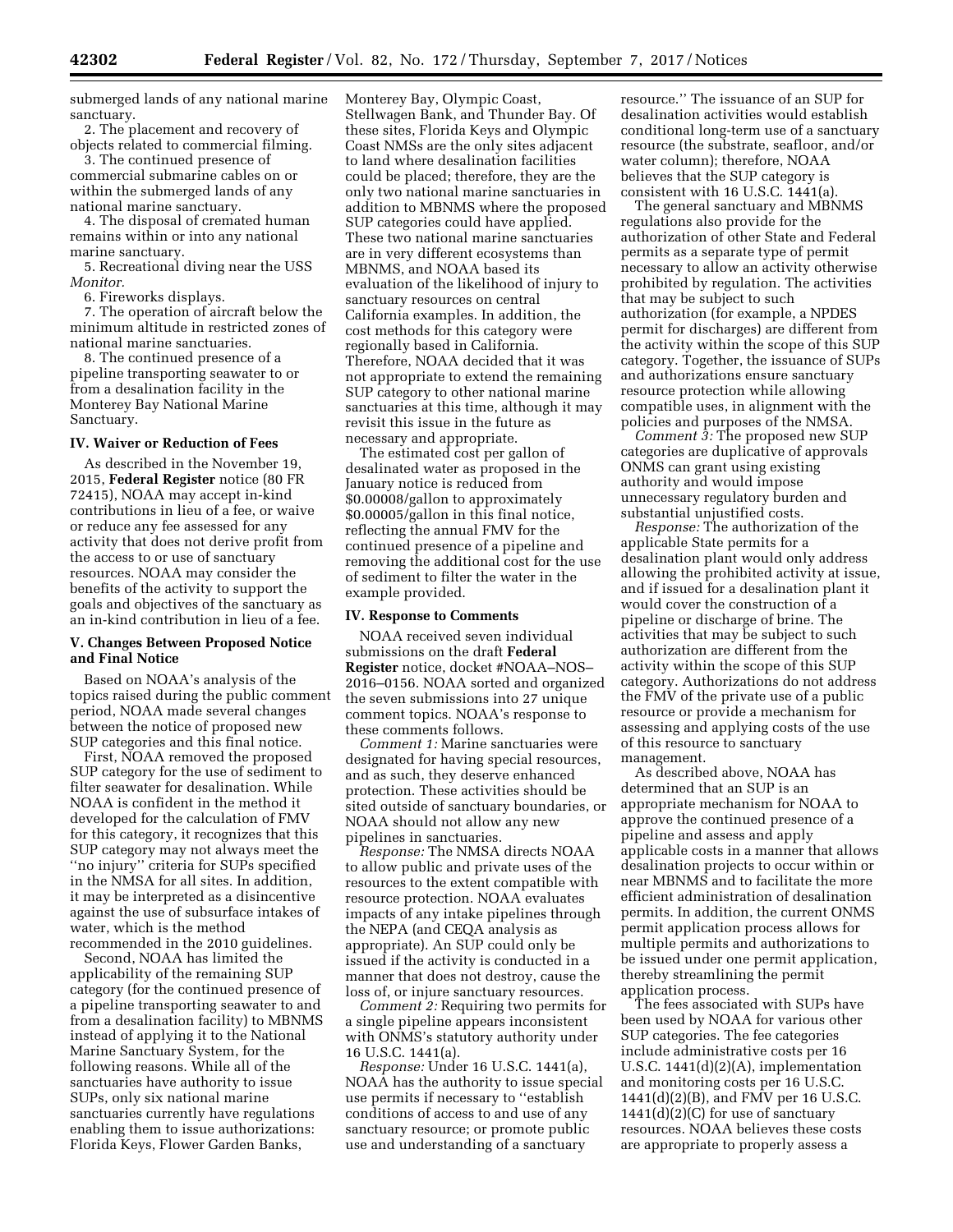desalination facility operating in a national marine sanctuary.

*Comment 4:* Test slant well permits were issued without this SUP category, and permits issued for that project contained conditions, such as requiring monitoring. NOAA should do what it has previously done.

*Response:* NOAA began consideration for this new SUP category during the NEPA review for the California American Water test well pilot project, and has now completed the SUP process through the issuance of this final notice. As described above, NOAA has concluded that an SUP category was needed and appropriate for the continued existence of pipelines transporting seawater to and from a desalination facility; therefore, NOAA began to pursue the new category for desalination facilities. This approach is in line with past large-scale and intensive infrastructure projects like the submarine cable SUP category. In looking at NOAA's history, SUPs for ''the continued presence of submarine cables'' were issued along with authorizing other state and federal permits as needed prior to the development of that category for SUPs. Since the two authorizations for the test well were issued prior to this final notice, that pipeline will be considered existing and therefore exempted.

*Comment 5:* California American Water commented that the company provided some financial assistance for environmental review of the large-scale Monterey Peninsula Water Supply Project (MPWSP) by paying for a portion of the Federal labor costs, and should not be charged additional administrative fees.

*Response:* The environmental review for the MPWSP involved re-writing an extensive environmental impact review (EIR), as required by CEQA, and adding the components necessary to meet the standards of an Environmental Impact Statement (EIS) under NEPA. This resulted in a document that was over 1,500 pages for the joint EIR/EIS, and included over 2,000 pages of appendices. The applicant was required by the State of California to pay for the cost of the California Public Utilities Commission (CPUC) environmental review, which involved a large team, working over multiple years to produce the document. CalAm paid for a NEPA consultant through the CPUC, but has not paid for any federal labor costs for MBNMS staff related to the NEPA process or permit application. No retroactive fees would be assessed; fees may only be assessed following the effective date of this notice and appropriate notice to CalAm. For the

reasons stated throughout this notice, NOAA has determined that SUP fees for the continued existence of desalination pipelines are needed and appropriate.

*Comment 6:* If ONMS decides to finalize the new SUP categories, they should not apply to the MPWSP because of the retroactive effect they would have on the project. This project has been underway for many years, and NOAA's action would add significant costs to the project.

*Response:* NOAA would not retroactively assess fees for any costs incurred prior to the publication of this final notice. When the new category takes effect, existing applicants will be notified that the SUP category exists, and that fees may start to be assessed for the processing of that permit application. After that notification to the applicants, fees will be assessed from that date going forward.

The MPWSP permit application was received in 2015, and NOAA has made every effort to inform the permit applicants of its intent to develop a new SUP category for desalination to cover some of these federal costs for the environmental review as well as future monitoring and other costs.

*Comment 7:* Adding SUP categories for some desalination activities and using existing authority for others (*i.e.;*  brine discharge and construction) creates additional regulatory barriers for desalination projects.

*Response:* The addition of an SUP does not result in additional regulatory barriers for desalination projects. With the use of a single permit application for various authorizations and permits, NOAA intends to streamline the application process and reduce the burden on the applicant. An applicant would still need only submit one permit application, and NOAA determines the types of permits required for any activities, as it always has. Similarly, SUP categories are assessed through the same federal environmental review process pursuant to the NEPA and CEQA, as required, by which permits for disturbance of the seabed or discharge activities are evaluated.

Moreover, as described above, NOAA has determined that a SUP category is necessary and appropriate to cover the continued existence of pipelines transporting seawater to and from a desalination facility. Carrying out a proposed desalination project in or near a national marine sanctuary requires agency review and permit approval before going forward. NOAA's authorizing state and federal permits for construction (coastal development) and brine discharge (NPDES) are considered under authorization regulations, and do

not require that NOAA make a finding of no injury or loss to sanctuary resources. NOAA may also issue general permits for short-term activities, which are generally not ''intrusive''. Because a pipeline would continually be in longterm use (at least five years up to the life of the project), NOAA has considered this operation and extractive use as a separate activity under the statutory authority of NMSA Section 310, which requires monitoring and a fair market value for its use of a sanctuary resource (the substrate, seafloor, and/or water column).

*Comment 8:* Open ocean intakes should be precluded from use in sanctuary waters as a matter of policy.

*Response:* In 2010, NOAA published guidance recommending subsurface water intake for desalination projects rather than open ocean intakes. The comment to preclude open ocean intakes through regulation is beyond the scope of this action.

*Comment 9:* NOAA should establish a third category of SUP for open ocean intakes, or combine open ocean intakes with subsurface intakes into a single SUP category for intakes.

*Response:* The SUP category for the ''presence of a pipeline'' being finalized with this action includes pipelines placed both below and attached to the surface of the seafloor and would include open water intakes.

*Comment 10:* Commenters also advocate for the inclusion of an additional category of SUP for brine discharges from desalination facilities primarily because additional monitoring would be needed.

*Response:* SUPs cannot be issued for any activity that injures sanctuary resources. At this time, NOAA cannot determine categorically that brine discharges would not have negative impacts on sanctuary resources; therefore, brine discharges are not appropriate categories for an SUP. However, NOAA is reviewing and may authorize the NPDES permit for brine discharges for desalination, with terms and conditions for monitoring any potential impacts as needed. Both an SUP and an authorization may require continued monitoring and reporting for the life of the project.

*Comment 11:* Authorization of permits granted by other agencies may or may not prevent sanctuary resources (including marine life) from being destroyed, lost, or injured.

*Response:* The comment is accurate. The NMSA directs NOAA to allow public and private uses of the resources to the extent compatible with resource protection. 16 U.S.C. 1431(b)(6). The MBNMS regulations do not require a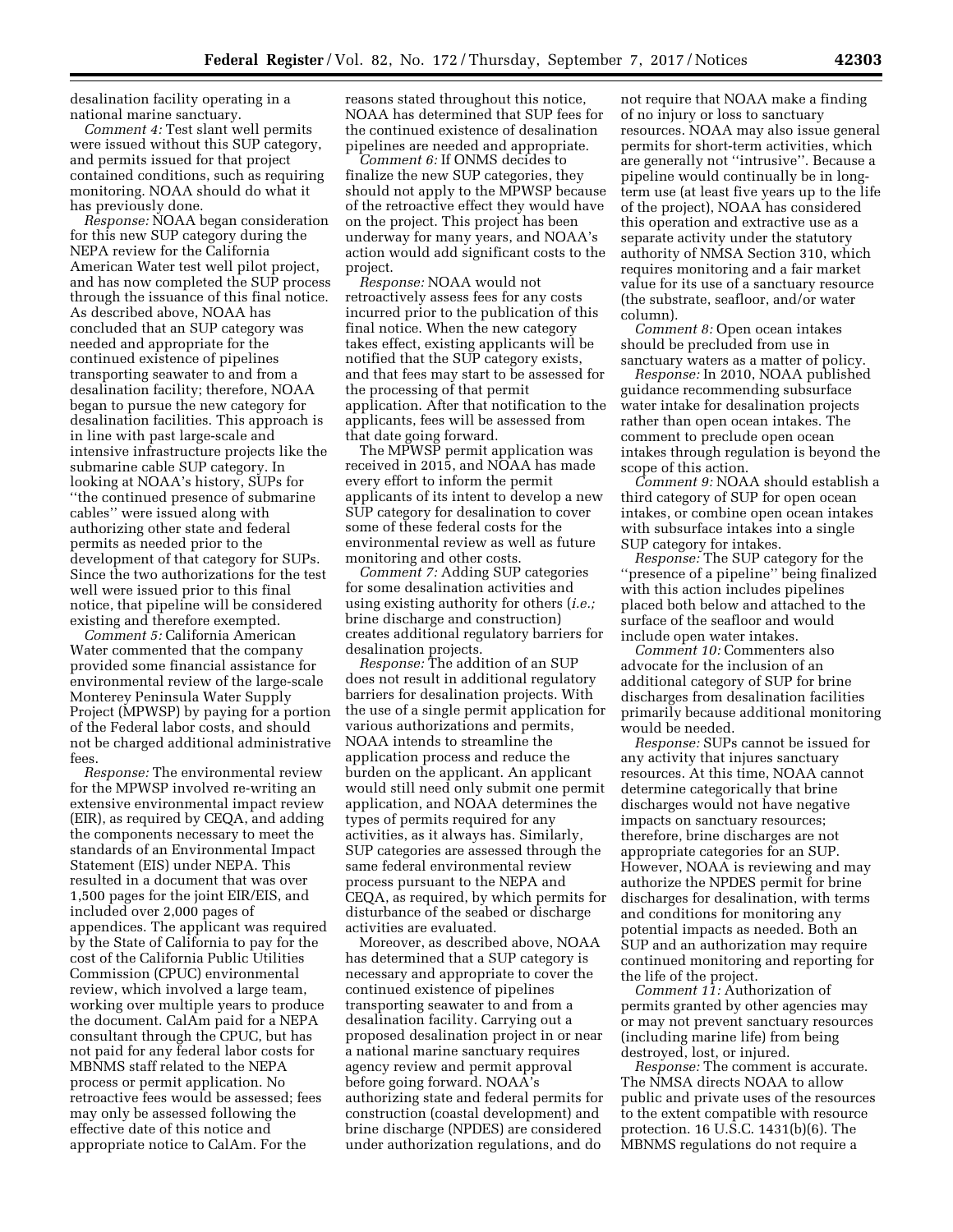finding of no injury for the issuance of an authorization (15 CFR 922.49,). An authorization can be issued for certain prohibited activities to occur, after thorough analysis of impacts to sanctuary resources through the NEPA process.

*Comment 12:* As currently written, it is unclear whether a desalination project would need to obtain one or two separate permits for the ''continued presence of a pipeline'' category to accommodate both an intake pipeline and discharge pipeline. This could lead to inconsistent application of rule, as well as create yet another disincentive for using subsurface intakes.

*Response:* NOAA does not differentiate between an intake or discharge pipeline. This SUP category is intended to apply to any new pipeline transporting seawater to or from a desalination facility that will have a continued presence in the sanctuary.

*Comment 13:* The category description should use clear language so that permit standards are consistent with the most current information available. Does NOAA intend to update the MBNMS Desalination Guidelines published in 2010 to account for new information?

*Response:* At this time, the recommendations in the 2010 Desalination Guidelines are still appropriate. If new information becomes available that would require NOAA to update the guidelines with new recommendations, NOAA would do so. NOAA will incorporate the most current standards in any permit condition when issuing an authorization or an SUP.

*Comment 14:* NOAA's proposed SUP fees for the continuing presence of pipelines are duplicative of other state or local agencies fees (*e.g.;* CSLC).

*Response:* It is not uncommon for multiple agencies to charge a fee for permits and/or leases for use of a public resource. When a project is proposed within the boundaries of MBNMS, it is NOAA's responsibility to assess the risk of issuing the permit and, if appropriate, apply its permitting authority as mandated by the NMSA. The fees associated with this SUP are designed to facilitate and streamline the federal responsibility to assess and monitor the potential impacts of a private use of a public resource. This is separate from, and occurs in addition to, the fees and costs associated with the issuance of the state permits.

*Comment 15:* The costs imposed by these new SUP categories could deter investments in desalination plants, which are needed in California to alleviate water shortages.

*Response:* NOAA understands and appreciates the need to alleviate water shortages in California. NOAA's action in creating this permit category is taken in response to this need to fulfill the NMSA purpose of facilitating uses of sanctuary resources to the extent compatible with resource protection. The SUP fees would be a small percentage of the overall costs of the desalination project and would be calculated in a way comparable to State fees and fees previously assessed by NOAA in similar circumstances (such as for submarine cables in sanctuaries). Based on NOAA's analysis of these prior transactions and experience with infrastructure projects in sanctuaries, the SUP fees are unlikely to have a significant deterrent effect.

*Comment 16:* The two categories of SUP fees will discourage the development of subsurface intakes, the very design that NOAA has recommended and prefers to reduce environmental impacts in sanctuaries.

*Response:* NOAA believes that subsurface feasibility will be determined by the appropriate studies, design and citing of the project. The SUP category for ''presence of a pipeline'' would apply to varied types of intakes. In addition, NOAA's decision to eliminate the proposed second category, for the use of sediment for filtration, reduces the overall fees and results in equal treatment for the continuing presence of a pipeline regardless of the type of intake.

*Comment 17:* The agency should not charge fees when the ''FMV'' of the sediment, however calculated, is offset by increased costs incurred to minimize impacts to marine life in the sanctuary (*i.e.* the subsurface wells cost more money to install than open-ocean intakes).

*Response:* NOAA's consideration of the proposed SUP categories for desalination facilities has taken into account most costs and fees related to these projects. Nonetheless, NOAA has eliminated the proposed second category, for the use of sediment for filtration. This would reduce the overall fees for a subsurface intake project.

*Comment 18:* SUP categories of general applicability that target one state are inappropriate.

*Response:* NOAA initially proposed to apply the SUP categories for desalination to the whole National Marine Sanctuary System, but noted that only three sanctuaries would ever likely need to consider a desalination project: Olympic Coast, Florida Keys, and Thunder Bay NMSs. NOAA acknowledges that the majority of studies from desalination projects used

in the analysis were based in California, because that was the best available information. This is one of the reasons NOAA has decided to narrow the scope of the SUP so that it only applies to MBNMS.

*Comment 19:* Pipelines related to sewage treatment and power generation are more widespread than desalination plants and should be analyzed in a similar fashion. ONMS offers no valid justification for singling out desalination plants in California for SUPs.

*Response:* The proposed SUP **Federal Register** notice explicitly noted that the need for new additional pipelines for sewage treatment and power generation has not been established as most of the infrastructure for the existing facilities has been in place for many years. In contrast, desalination, or the need for a stable potable water supply, is a current issue along the West Coast with well documented studies on the topic. This is the same approach NOAA has taken in the past. In the 2006 SUP notice NOAA stated:

The list of categories of activities in this notice are not necessarily those activities NOAA thinks will be increasing in frequency in the future. Rather, the list represents all categories of activities for which NOAA has issued special use permits in the last few years or for which NOAA expects to receive an application in the near future (71 FR 4898).

Moreover, given NOAA is now finalizing this SUP category to apply only in MBNMS, it is worth noting that MBNMS has specific regulatory language that does not allow permits to be issued to allow new sewage disposal facilities in the sanctuary. 15 CFR 922.132(f).

*Comment 20:* The FMV calculation for the pipeline SUP is unreasonable and should be revisited.

*Response:* The FMV calculation is a similar metric to one of the options the State uses to calculate the cost of the issuance of leases in submerged lands of the State for pipelines, conduits, or fiber optic cables. The calculation for the volume of the pipeline, which includes both its length and area, accounts for its total presence on or within the submerged lands. NOAA believes the FMV would add very little additional cost to the production of fresh water (at approximately 1 cent for every 215 gallons of water produced), for one hypothetical design comparable to what is being considered for coastal California.

*Comment 21:* Some of the pipelines in question will actually be bored as slant wells into subsurface aquifers. This is not ''filtering'' and no fee should be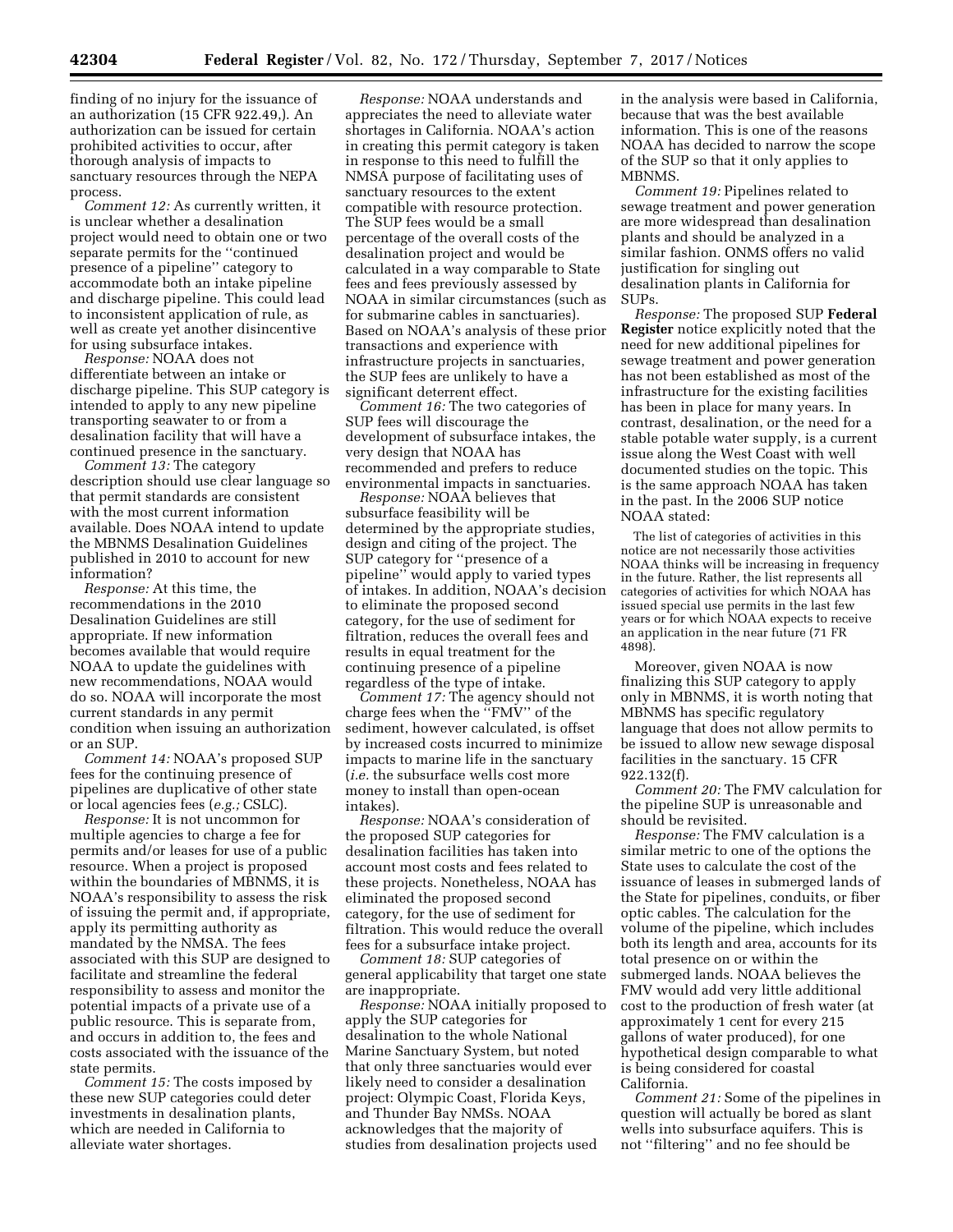charged for the use of sand as ''filtration''.

*Response:* NOAA believes that the proposed SUP category for the use of sediment as filtration was justified and provided references in the proposed notice. Nevertheless, NOAA has elected to remove the SUP for ''use of sediment to filter seawater for desalination''.

*Comment 22:* In the fiber optic cable context, NOAA economists issued an economic report describing and applying accepted methodologies for calculating FMV. This FMV should undergo the level of analysis conducted in that example.

*Response:* Given the limited availability of studies for this activity, NOAA believes the level of analysis conducted for the desalination SUP category is sufficient, but will continue to monitor this activity. If additional information becomes available or relevant for FMV calculation, NOAA will revisit the issue and may, as needed, revise the FMV calculation.

*Comment 23:* The FMV for sand filtration bases its calculation on the price of a commercially sold cubic foot of sand, discounted for overhead. This is not a reasonable comparison, given less costly means of filtration.

*Response:* NOAA did not base the calculation of the FMV on the price of a commercially sold cubic foot of sand. Rather, NOAA compared that cost to the FMV calculated for this use to provide perspective in an area where little data is available. NOAA has elected to remove the SUP for ''use of sediment to filter seawater for desalination'' as described above.

*Comment 24:* The agency fails to recognize that pretreatment is still necessary even for subsurface intakes.

*Response:* NOAA did not intend to imply that pre-treatment was not necessary for subsurface intakes. Rather, NOAA compared the information about pre-treatment cost to provide perspective in an area where little data is available.

*Comment 25:* SUPs were not raised as a potential requirement for desalination projects prior to this notice. SUPs were also not included in the *2010 Desalination Guidelines.* 

*Response:* While NOAA did not formally have categories for this activity until now, NOAA has made every effort to inform existing permit applicants of its intent to develop new SUP categories for desalination since 2015. It is NOAA's responsibility to determine the appropriate type of permit for any permit application, whether a sanctuary general permit, authorization, or SUP. At the time of publishing the 2010 guidelines, NOAA had not yet

conducted a full analysis of potential SUP categories for desalination facilities. Since then, NOAA has conducted this analysis and has considered statutory and regulatory factors, including the no-injury threshold for SUPs, the nature of a desalination pipeline as a continued use of public resources in a way that may preclude other use of the resource, the ability of the agency to combine and streamline its permitting and environmental review regardless of an additional SUP category, and the ability to apply SUP fees to facilitate more efficient issuance and administration of desalination permits and sanctuary management under NMSA Section 310(d)(3).

*Comment 26:* The agency should clarify that it does not intend to charge fees for portions of the pipeline that are not on or below the sanctuary lands.

*Response:* The explanation on charging fees only for portions of pipelines in the sanctuary is included in this **Federal Register** notice under Section III. When defining the length of the pipeline for the pipeline SUP category, it states  $'L =$  length of the pipeline (in) for the portion within the sanctuary''. NOAA will not include the portion of the pipeline that is above the mean high water mark.

*Comment 27:* NOAA should allow recreational fishing in sanctuaries.

*Response:* This comment is beyond the scope of this action.

### **V. Classification**

## *A. National Environmental Policy Act*

NOAA has concluded that this action will not have a significant effect, individually or cumulatively, on the human environment. This action is categorically excluded from the requirement to prepare an Environmental Assessment or Environmental Impact Statement in accordance with the NOAA Categorical Exclusion G7 and because there are no extraordinary circumstances precluding the application of this categorical exclusion. Specifically, this action is a notice of an administrative and legal nature, and any future effects of subsequent actions are too broad, speculative, or conjectural to lend themselves to meaningful analysis and will be subject to later NEPA analysis. This action would only establish the two new special use permit categories and the methods for calculating fair market value for applicable projects. It does not commit the outcome of any particular federal action taken by NOAA. Furthermore, individual permit actions taken by ONMS will be subject

to additional case-by-case analysis, as required under NEPA, which will be completed as new permit applications are submitted for specific projects and activities. In addition, NOAA may, in certain circumstances, combine its special use permit authority with other regulatory authorities to allow activities not described above that may result in environmental impacts and thus require the preparation of an environmental assessment or environmental impact statement. In these situations, NOAA will ensure that the appropriate NEPA documentation is prepared prior to taking final action on a permit or making any irretrievable or irreversible commitment of agency resources. The NEPA analysis would describe the impacts of the full project (*i.e.,* both construction (allowed with an authorization) and operations (allowed with an SUP)).

### *B. Paperwork Reduction Act*

Notwithstanding any other provisions of the law, no person is required to respond to, nor shall any person be subject to a penalty for failure to comply with a collection of information subject to the requirements of the Paperwork Reduction Act (PRA), 44 U.S.C. 3501 *et seq.,* unless that collection of information displays a currently valid Office of Management and Budget (OMB) control number. Applications for the special use permits discussed in this notice involve a collection-of information requirement subject to the requirements of the PRA. OMB has approved this collection-of-information requirement under OMB control number 0648–0141. The collection-ofinformation requirement applies to persons seeking special use permits and is necessary to determine whether the proposed activities are consistent with the terms and conditions of special use permits prescribed by the NMSA. Public reporting burden for this collection of information is estimated to average twenty four (24) hours per response (application, annual report, and financial report), including the time for reviewing instructions, searching existing data sources, gathering and maintaining the data needed, and completing and reviewing the collection of information. This estimate does not include additional time that may be required should the applicant be required to provide information to NOAA for the preparation of documentation that may be required under NEPA.

**Authority:** 16 U.S.C. 1431 *et seq.*